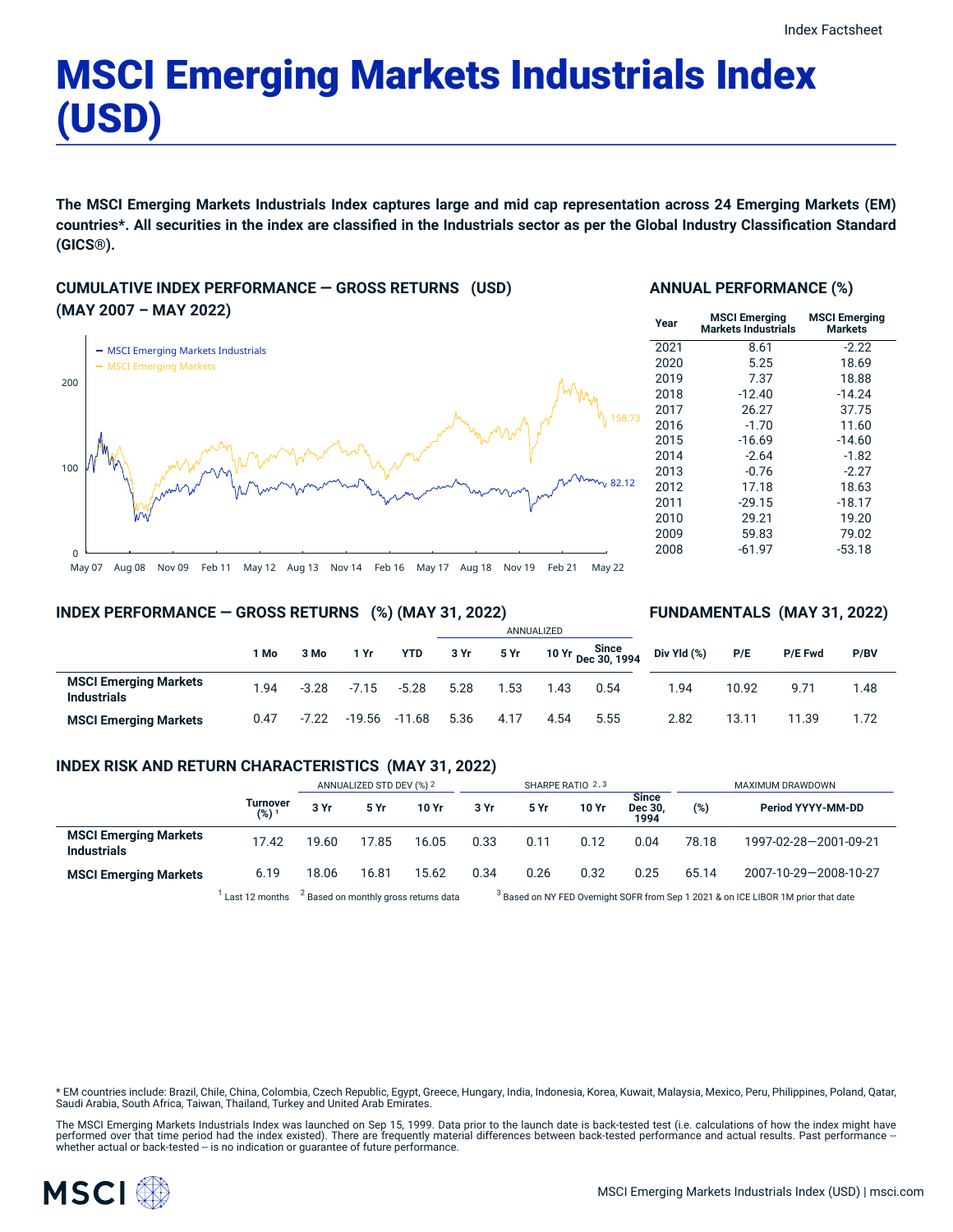#### **INDEX CHARACTERISTICS**

|                     | <b>MSCI Emerging Markets Industrials</b> |  |  |  |
|---------------------|------------------------------------------|--|--|--|
| Number of           | 172                                      |  |  |  |
| <b>Constituents</b> |                                          |  |  |  |
|                     | <b>Mkt Cap (USD Millions)</b>            |  |  |  |
| Index               | 380,999.02                               |  |  |  |
| Largest             | 14.669.83                                |  |  |  |
| <b>Smallest</b>     | 114.18                                   |  |  |  |
| Average             | 2,215.11                                 |  |  |  |
| <b>Median</b>       | 1,311.82                                 |  |  |  |

#### **TOP 10 CONSTITUENTS**

| <b>Markets Industrials</b><br>172 |                          | <b>Country</b> | <b>Float Adj Mkt Cap</b><br>(USD Billions) | <b>Index</b><br>Wt. (%) |
|-----------------------------------|--------------------------|----------------|--------------------------------------------|-------------------------|
|                                   | LARSEN & TOUBRO          | IN             | 14.67                                      | 3.85                    |
| <b>USD Millions)</b>              | EVERGREEN MARINE CORP    | TW             | 12.29                                      | 3.23                    |
| 380,999.02                        | ZTO EXPRESS ADR A        | CN             | 11.71                                      | 3.07                    |
| 14,669.83                         | WEG ON                   | <b>BR</b>      | 8.99                                       | 2.36                    |
| 114.18                            | AIRPORTS OF THAILAND     | TН             | 8.74                                       | 2.29                    |
|                                   | CONTEMPORARY AMP A(HK-C) | CΝ             | 8.54                                       | 2.24                    |
| 2,215.11<br>1.311.82              | SK                       | KR             | 8.41                                       | 2.21                    |
|                                   | SAMSUNG C&T CORPORATION  | KR             | 8.23                                       | 2.16                    |
|                                   | <b>ADANI ENTERPRISES</b> | IN             | 7.68                                       | 2.01                    |
|                                   | <b>INDUSTRIES QATAR</b>  | QA             | 7.60                                       | 1.99                    |
|                                   | Total                    |                | 96.85                                      | 25.42                   |

#### **FACTORS - KEY EXPOSURES THAT DRIVE RISK AND RETURN MSCI FACTOR BOX**



#### **INDUSTRY WEIGHTS**



- Transportation Infrastructure 12.91% Marine 10.93%
- Construction & Engineering 10.48% Machinery 8.46% Air Freight & Logistics 6.05%
- Road & Rail 5.32% Aerospace & Defense 3%
- Trading Companies & Distributors 2.78% Airlines 2.69% Other 2.33%



relative to a broad global index - MSCI ACWI IMI.

Neutral factor exposure (FaCS = 0) represents MSCI ACWI IMI.

## **COUNTRY WEIGHTS**